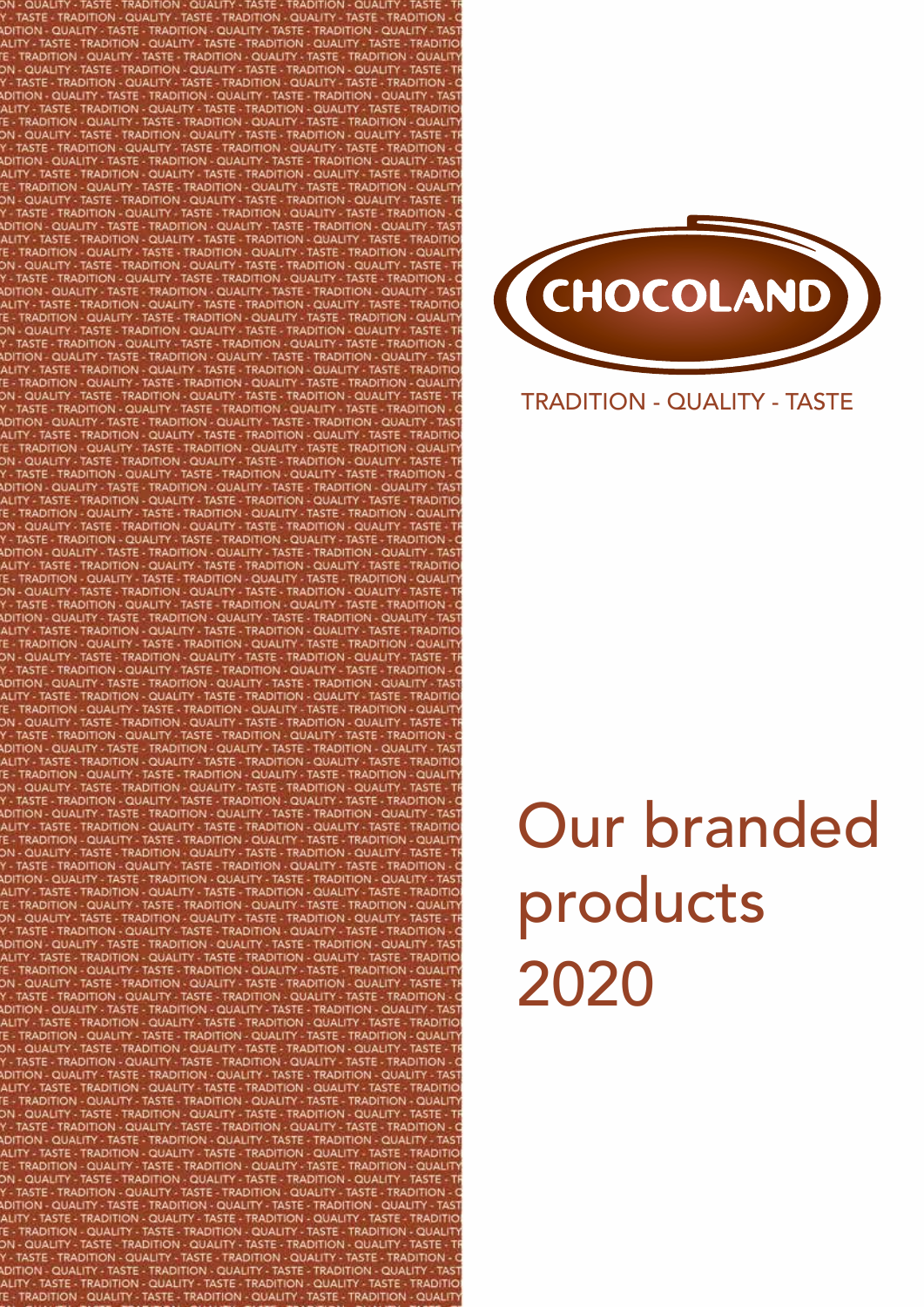# *About us*

CHOCOLAND a.s. is among the leading producers and distributors of confectionery and food semi-finished products on the Czech and Slovak markets. It builds on the more than a hundred- -year tradition of food production, which today takes place in a modern plant in Kolín.

The wide assortment includes chocolate creams, chocolates, soy and coconut bars, candies and a really wide range of seasonal candy - for Christmas, Valentine's Day and Easter.

In addition to its own products, CHOCOLAND distributes sweets to renowned foreign producers on the Czech and Slovak markets and offers its customers a complete portfolio of sweets. Want to learn more? Click on the online catalog CHOCOLAND works closely with its customers, and develops a variety of products in collaboration with individual retail chains and other customers who require innovations, customized recipes, or exclusive products. The result is a wide family of sweets delivered under the private brands of customers all over the world.

Our strategy is to deliver high-quality food products to the market, respecting modern trends in nutrition and consumer habits. Both the management of the company and the Development Department are constantly monitoring the quality of their own production and the latest trends in the food industry. The result is products that provide customers with superior quality and affordability. Quality certificates are available for download here. Click to download documents.

Our major customers include large foreign chains, domestic retail networks and independent wholesalers. Products target customers under their own trademarks Chocoland or Dianella, imported by Sorini or The Belgian, as well as under private labels. Besides the largest European chains, private label customers also include multinationals such as Nestlé.

| <b>Content of catalogue</b> |
|-----------------------------|
|                             |
| Traditional sweet  5        |
| Magic CUTE UNICORN  6       |
| Roses nad tulip  7 - 8      |
|                             |
| Gift Boxes  10 - 11         |
|                             |
| Sugar Free Products  13     |



Indeed, we have important business partners abroad - not only do we export products to EU countries (Germany, Italy, England, Portugal, Sweden, Lithuania), but also to other countries (USA, Canada, Japan, New Zealand, ...).

# Who we are? Which brand is the most important for us?

Which brand is the most important for us? Of course, the one whose name our company carries - CHOCOLAND. It symbolizes everything that is important to us - a chocolate land full of pleasant flavors, aromas and experiences, a place where the centuries-old tradition of production meets excellent ingredients and, thanks to the experience of our experts, turns into unique products. Under the CHOCOLAND brand, you can find a wide range of sweets on store shelves, ranging from fine Crema cocoa and hazelnut creams to the delicious bars of the elegant Jsem sladka concept... (Madam, Coffee, Chestnut or Sweet) to the luxurious Mucha candies.

Seasonal candies are another area of CHOCO-LAND brand products. Whether it is Christmas or Easter, you are sure to find our products in homes - chocolate figurines, advent calendars, Easter Eggs, and festive packages. We are delighted with the idea that our products will please you not only on weekdays, but also for the holiday season throughout the year.

| Art. number:                       | 210 000 352              | 210 000 353              | 210 000 825              | 210 000 826              |
|------------------------------------|--------------------------|--------------------------|--------------------------|--------------------------|
| Ean of pc:                         | 8594033275594            | 8594033275600            | 8594033279806            | 8594033279790            |
| Ean of crt:                        | 18594033275591           | 18594033275607           | 18594033279803           | 18594033279797           |
| Height of pc (cm):                 | 4,5                      | 4,5                      | 4,5                      | 4,5                      |
| Pcs in crt:                        | 48                       | 48                       | 48                       | 48                       |
| $L \times W \times H$ of crt (cm): | $25 \times 21 \times 10$ | $25 \times 21 \times 10$ | $25 \times 21 \times 10$ | $25 \times 21 \times 10$ |
| Brutto of crt (cm):                | 2,6                      | 2,6                      | 2,6                      | 2,6                      |
| Crts in layer:                     | 15                       | 15                       | 15                       | 15                       |
| Crts on pallet:                    | 135                      | 135                      | 135                      | 135                      |
| Height of pallet (cm):             | 103                      | 103                      | 103                      | 103                      |
| Brutto incl. pallet (kg):          | 376                      | 376                      | 376                      | 376                      |



soya bar with cocoa filling **Art. 210 000 352**



#### **Coconut and rum soya bar 50 g**

#### coconut bar **Art. 210 000 825**

#### **Coconut bar 50 g**

soya bar with vanilla filling **Art. 210 000 353**



### **Caramel soya bar 50 g**

#### cocoa-coconut bar **Att. 210 000 826**

### **Cocoa-coconut bar 50 g**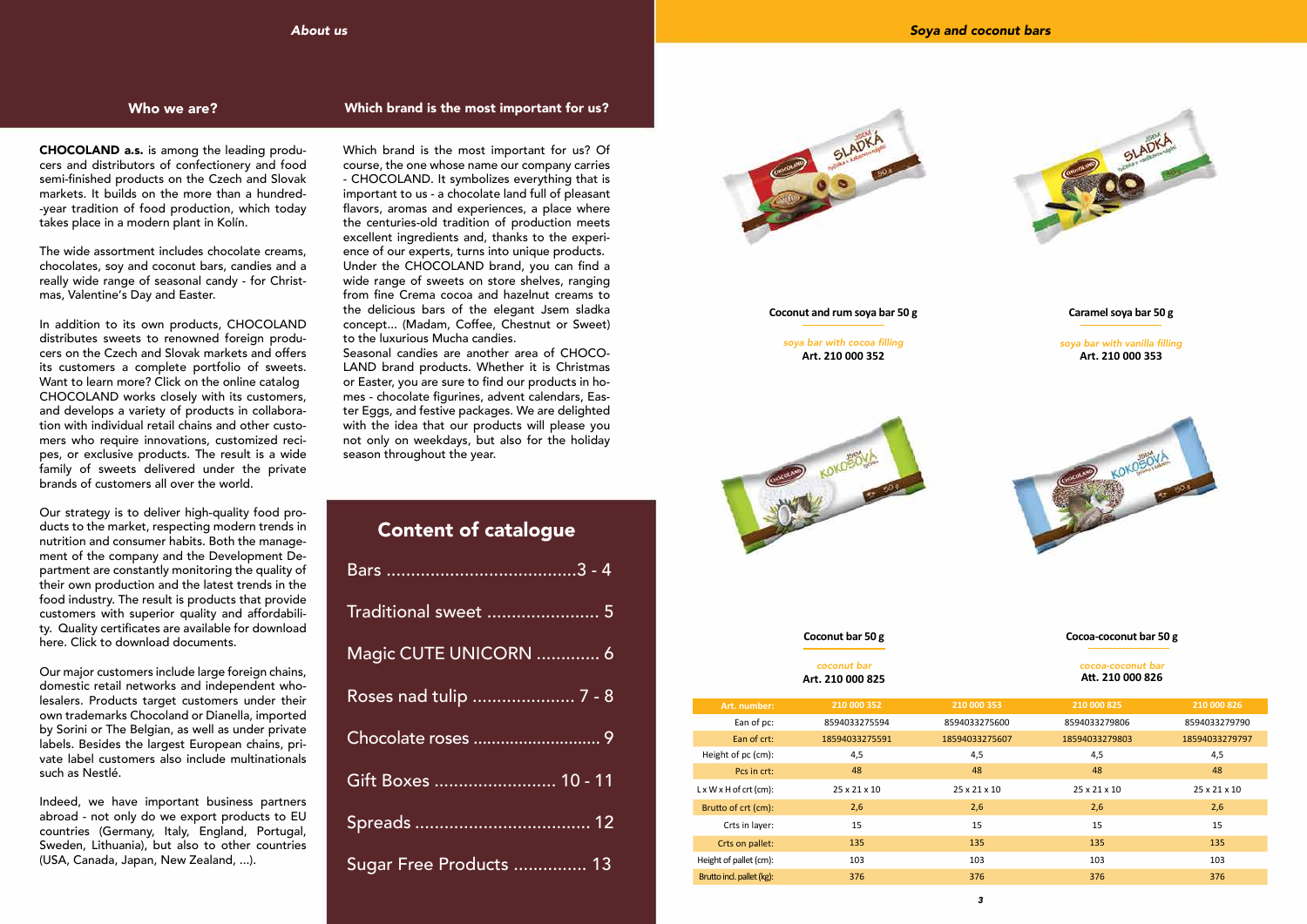| Art. number:                       | 210 000 770    | 210 000 823              | 210 000 824              |  |
|------------------------------------|----------------|--------------------------|--------------------------|--|
| Ean of pc:                         | 8594033278809  | 8594033279813            | 8594033279820            |  |
| Ean of crt:                        | 18594033278806 | 18594033279810           | 18594033279827           |  |
| Height of pc (cm):                 | 4,5            | 4,5                      | 4,5                      |  |
| Pcs in crt:                        | 48             | 48                       | 48                       |  |
| $L \times W \times H$ of crt (cm): | 25 x 21 x 10   | $25 \times 21 \times 10$ | $25 \times 21 \times 10$ |  |
| Brutto of crt (cm):                | 2,6            | 2,6                      | 2,6                      |  |
| Crts in layer:                     | 15             | 15                       | 15                       |  |
| Crts on pallet:                    | 135            | 135                      | 135                      |  |
| Height of pallet (cm):             | 103            | 103                      | 103                      |  |
| Brutto incl. pallet (kg):          | 376            | 376                      | 376                      |  |

*4*

coconut bar with cocoa spread filling **Art. 210 000 770**



**Coconut bar with cocoa filling 50 g**

cocoa-coconut bar with eggnof srpead filling **Art. 210 000 824**

## **Cocoa-coconut bar with eggnog filling 50 g**

coconut bar with peanut spread filling **Art. 210 000 823**



**Coconut bar with peanut filling 50 g**

| Art. number:                       | 210 000 906             | 210 000 905             | 210 000 893    |  |
|------------------------------------|-------------------------|-------------------------|----------------|--|
| Ean of pc:                         | 8595164307918           | 8595164307901           | 8595164307895  |  |
| Ean of crt:                        | 28595164307912          | 28595164307905          | 18595164307892 |  |
| Height of pc (cm):                 | 19                      | 19                      | 13             |  |
| Pcs in crt:                        | 15                      | 15                      | 20             |  |
| $L \times W \times H$ of crt (cm): | $14 \times 8 \times 19$ | $14 \times 8 \times 19$ | 38 x 12 x 13   |  |
| Brutto of crt (cm):                | 1,4                     | 1,4                     | 1,4            |  |
| Crts in layer:                     | 30                      | 30                      | 18             |  |
| Crts on pallet:                    | 390                     | 390                     | 198            |  |
| Height of pallet (cm):             | 115                     | 115                     | 161            |  |
| Brutto incl. pallet (kg):          | 571                     | 571                     | 302            |  |



# *Traditional sweet*



*5*



nougat compound **Art. 210 000 906**



**NEW** 

**NEW** 

**Nougat delicacy 90 g**

peanut in sugar **Art. 210 000 893**

**Peanuts in sugar 60 g**

peanut compound **Art. 210 000 905**



### **Peanut delicacy 90 g**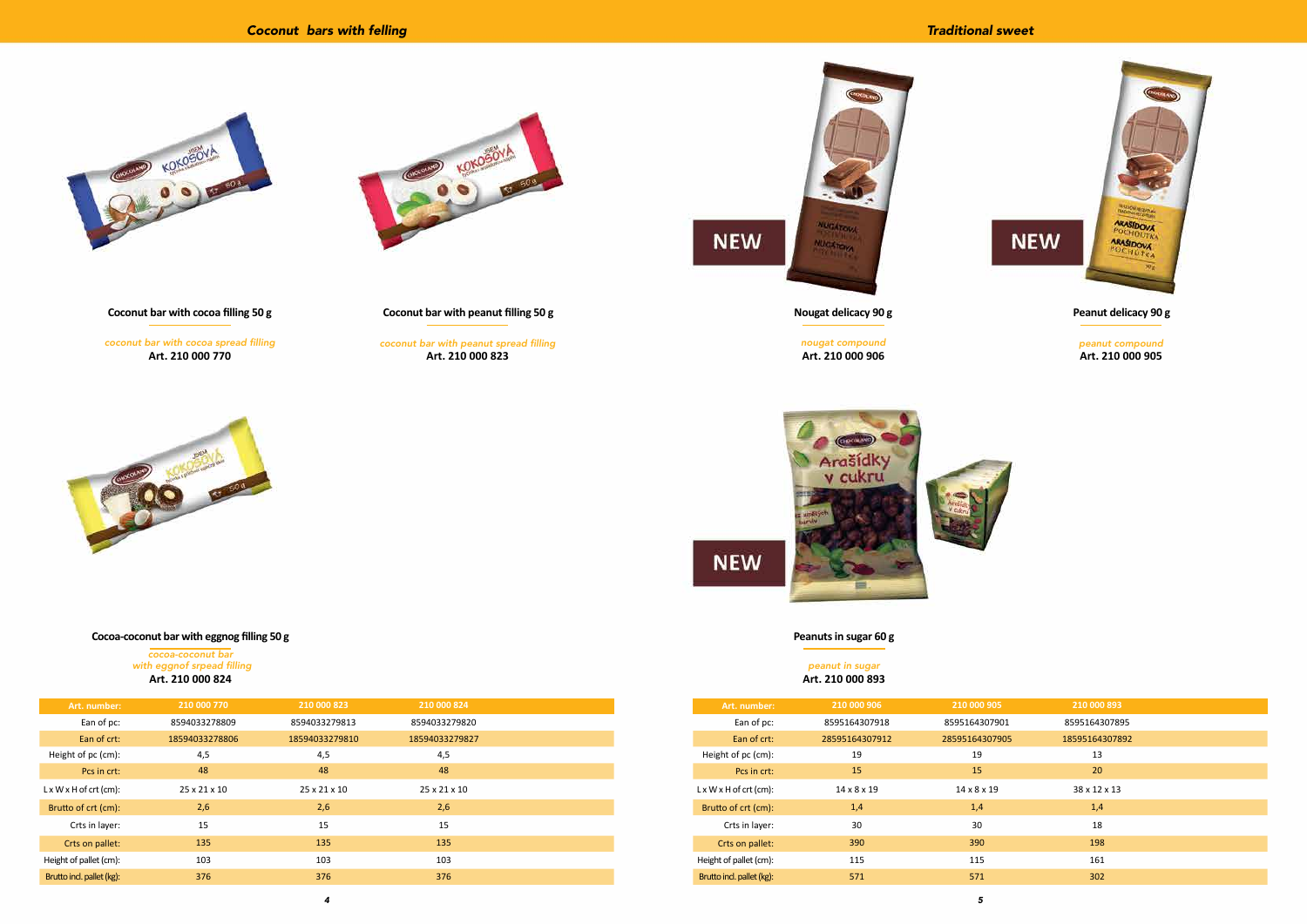*6*



| 003   | 240 000 002   | 240 000 004   |
|-------|---------------|---------------|
| 7161  | 8594033277161 | 8594033277253 |
| 77168 | 8594033277222 | 8594033277666 |
|       | 40            | 40            |
|       | 30            | 16            |
| 11    | 30 x 26 x 46  | 17 x 44 x 11  |
|       | 1,6           | 0,8           |
|       | 12            | 12            |
|       | 48            | 180           |
|       | 198           | 173           |
|       | 102           | 169           |

milk chocolate **Art. 240 000 003**





**Rose mix 3 colors 20 g**

#### dark chocolate **Art. 240 000 004**

### **Rose mix 3 colors 20 g**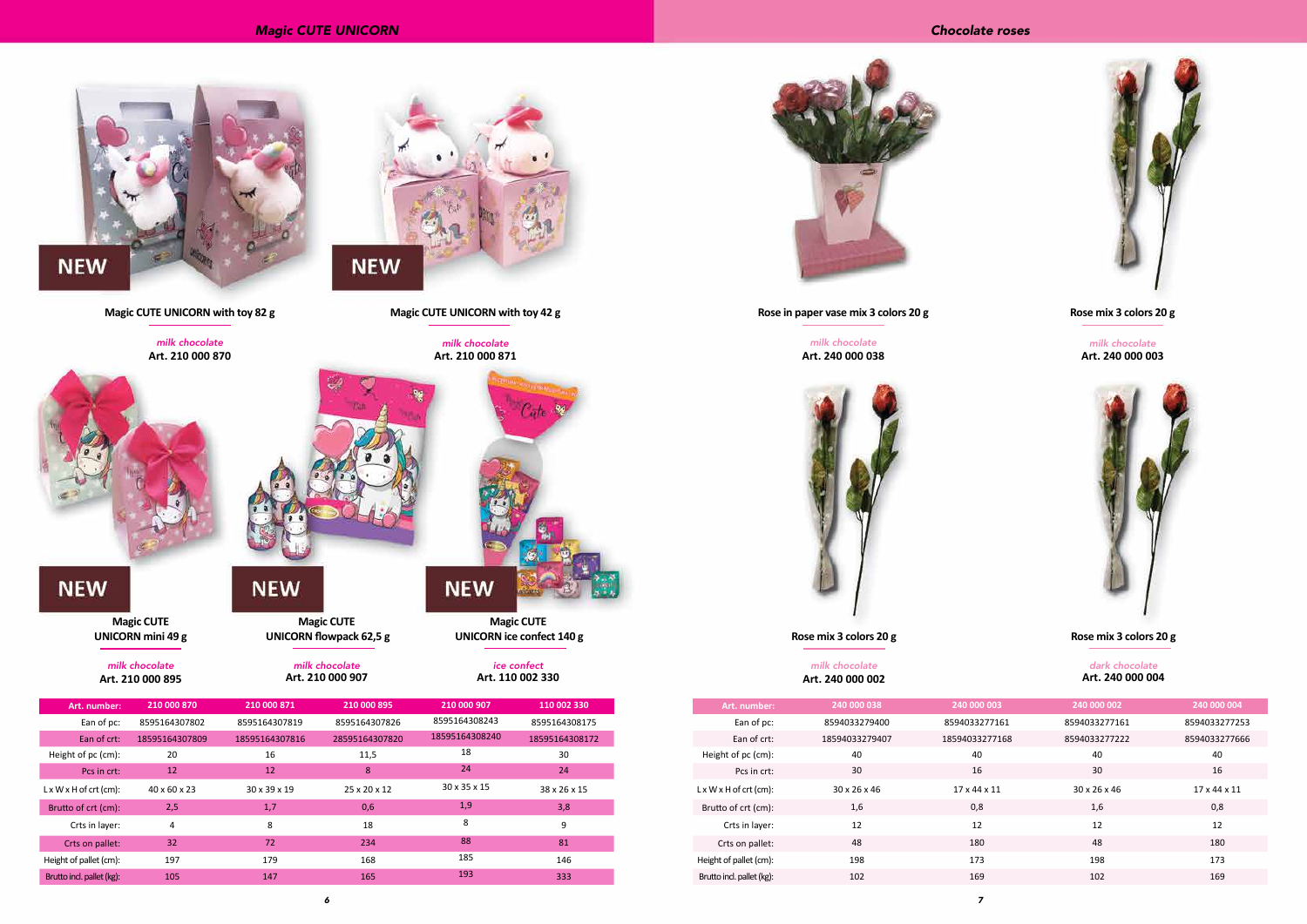| Art. number:                       | 240 000 029              | 240 000 030              | 240 000 006              | 240 000 007              |
|------------------------------------|--------------------------|--------------------------|--------------------------|--------------------------|
| Ean of pc:                         | 8594033278861            | 8594033278878            | 8594033277154            | 8594033277154            |
| Ean of crt:                        | 18594033278868           | 18594033278875           | 18594033277151           | 8594033277338            |
| Height of pc (cm):                 | 47                       | 47                       | 40                       | 40                       |
| Pcs in crt:                        | 16                       | 16                       | 30                       | 16                       |
| $L \times W \times H$ of crt (cm): | $30 \times 26 \times 46$ | $30 \times 26 \times 46$ | $30 \times 26 \times 46$ | $17 \times 44 \times 11$ |
| Brutto of crt (cm):                | 1,6                      | 1,6                      | 1,6                      | 0,8                      |
| Crts in layer:                     | 12                       | 12                       | 12                       | 12                       |
| Crts on pallet:                    | 48                       | 48                       | 36                       | 180                      |
| Height of pallet (cm):             | 198                      | 198                      | 198                      | 173                      |
| Brutto incl. pallet (kg):          | 102                      | 102                      | 102                      | 169                      |

# *Chocolate roses and tulips*





*8*



milk chocolate **Art. 240 000 029**





milk chocolate **Art. 240 000 006**



**Tulip mix colors 20 g**

dark chocolate **Art. 240 000 030**



**Rose in tubus mix 3 colors 20 g**

milk chocolate **Art. 240 000 007**

**Tulip mix colors 20 g**

| Art. number:                       | 240 000 031             | 240 000 032             | 240 000 048             |
|------------------------------------|-------------------------|-------------------------|-------------------------|
| Ean of pc:                         | 8594033278885           | 8594033278892           | 8594033279769           |
| Ean of crt:                        | 18594033278882          | 18594033278899          | 18594033279766          |
| Height of pc (cm):                 | 9                       | 9                       | 9                       |
| Pcs in crt:                        | 16                      | 16                      | 16                      |
| $L \times W \times H$ of crt (cm): | $35 \times 18 \times 9$ | $35 \times 18 \times 9$ | $35 \times 18 \times 9$ |
| Brutto of crt (cm):                | 0,9                     | 0,9                     | 0,9                     |
| Crts in layer:                     | 12                      | 12                      | 12                      |
| Crts on pallet:                    | 252                     | 252                     | 252                     |
| Height of pallet (cm):             | 194                     | 194                     | 194                     |
| Brutto incl. pallet (kg):          | 252                     | 252                     | 252                     |

# *Chocolate hearts*



milk chocolate **Art. 240 000 031**



**Heart mix 2 colors 40 g**

milk chocolate **Art. 240 000 048**

**Heart mix 3 colors 40 g**

dark chocolate **Art. 240 000 032**

**Heart mix 2 colors 40 g**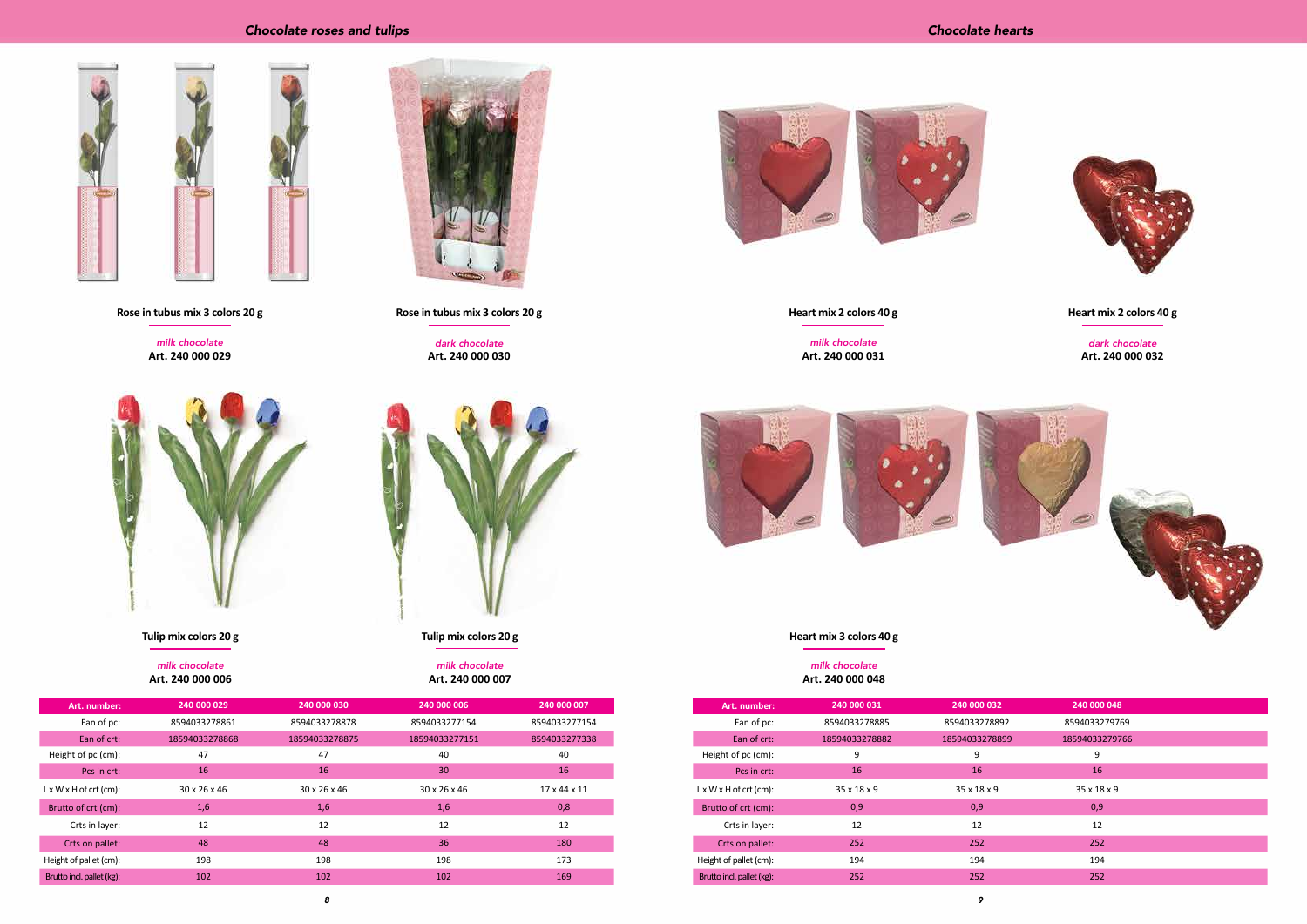| Art. number:                       | 210 000 902    | 210 000 363    |
|------------------------------------|----------------|----------------|
| Ean of pc:                         | 8594033279417  | 8594033276164  |
| Ean of crt:                        | 28594033279411 | 18594033276161 |
| Height of pc (cm):                 | 17,5           | 18             |
| Pcs in crt:                        | 12             | 8              |
| $L \times W \times H$ of crt (cm): | 30 x 17 x 18   | 24 x 37 x 19   |
| Brutto of crt (cm):                | 3,7            | $\overline{4}$ |
| Crts in layer:                     | 16             | 10             |
| Crts on pallet:                    | 128            | 80             |
| Height of pallet (cm):             | 161            | 165            |
| Brutto incl. pallet (kg):          | 500            | 345            |



pralines **Art. 210 000 902**



**Gift Box Mucha 4 seasons 190 g**

pralines **Art. 210 000 363**

# **Gift Box Mucha 230 g**

| Art. number:                       | 210 000 829    | 210 000 849    | 210 000 903    | 210 000 904              |
|------------------------------------|----------------|----------------|----------------|--------------------------|
| Ean of pc:                         | 8594033279684  | 8594033279684  | 8595164307475  | 8595164308236            |
| Ean of crt:                        | 18594033279681 | 28594033279688 | 18595164307472 | 18595164308233           |
| Height of pc (cm):                 | 18             | 18             | 12             | 12                       |
| Pcs in crt:                        | 8              | 5              | 12             | 12                       |
| $L \times W \times H$ of crt (cm): | 24 x 37 x 19   | 29 x 23 x 22   | 30 x 17 x 18   | $30 \times 17 \times 18$ |
| Brutto of crt (cm):                | $\overline{4}$ | 2,6            | 3,1            | 3,1                      |
| Crts in layer:                     | 10             | 13             | 16             | 16                       |
| Crts on pallet:                    | 80             | 91             | 128            | 128                      |
| Height of pallet (cm):             | 165            | 167            | 161            | 161                      |
| Brutto incl. pallet (kg):          | 345            | 266            | 422            | 422                      |







pralines **Art. 210 000 829**

# **Gift box Vintage Sweet Love 230 g**

**Art. 210 000 903** pralines

## **Gift box Country style 136 g**

pralines **Art. 210 000 904**

**Art. 210 000 849**



**Gift box Vintage/Provance 136 g**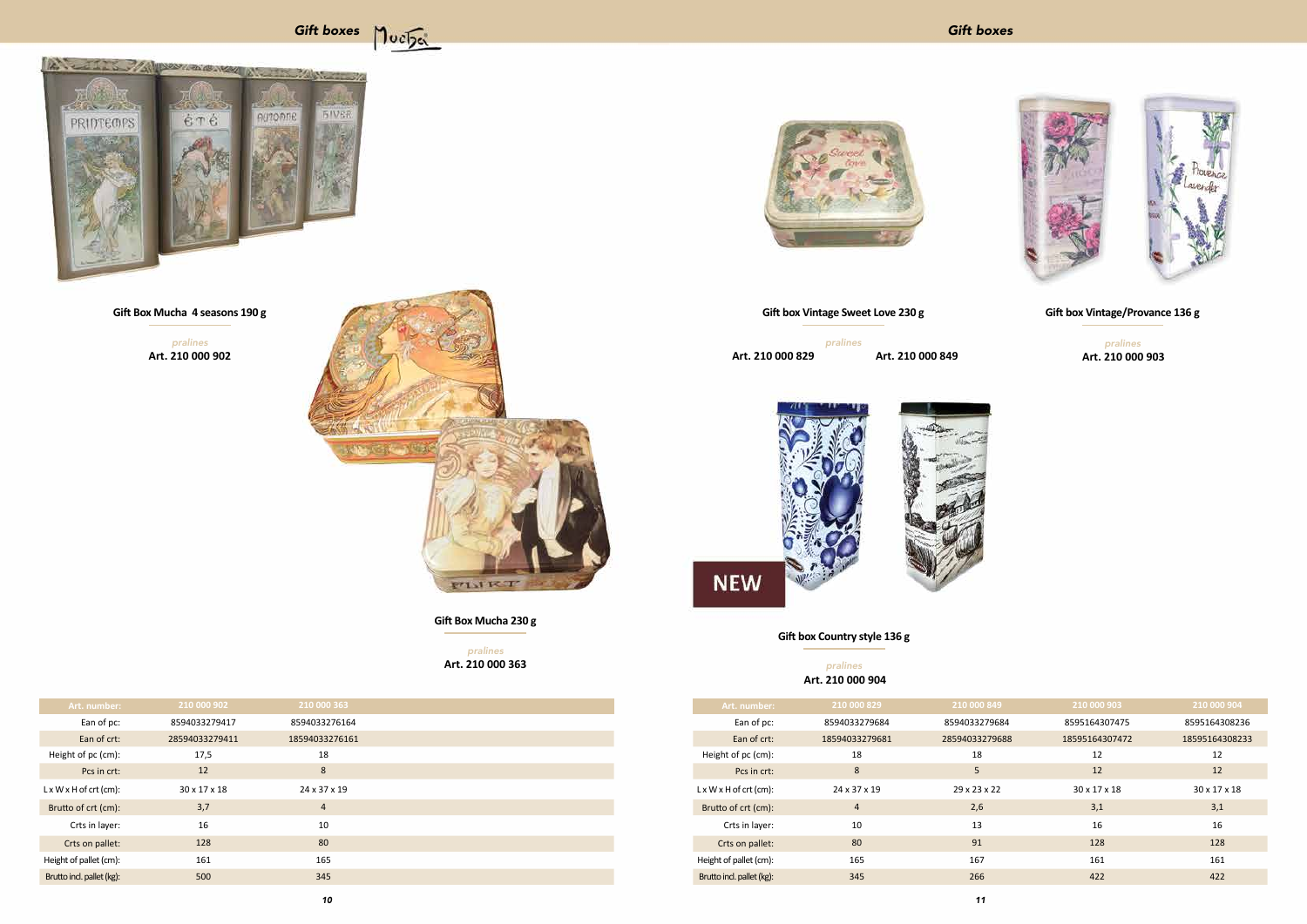



peanut spread **Art. 210 000 221**

**CREMA Peanut Cup 250 g**

peanut spread **Art. 210 000 724**

**CREMA Peanut Spread palm oil free 400 g**



hazelnut spread **Art. 210 000 220**

**NEW** 



**CREMA Hazelnut Cup 250 g**

peanut spread **Art. 210 000 324**

**CREMA Peanut Spread glass 400 g**

> cocoa spread **Art. 210 000 885**

> **CREMA Cocoa spread glass 400 g**

AKAOVÁ **Pomazánka** 

| Art. number:                       | 210 000 812             | 210 000 813             | 210 000 876             | 210 000 814             |
|------------------------------------|-------------------------|-------------------------|-------------------------|-------------------------|
| Ean of pc:                         | 8594033279523           | 8594033279530           | 8595164307888           | 8594033279554           |
| Ean of crt:                        | 18594033279520          | 18594033279537          | 18595164307885          | 18594033279544          |
| Height of pc (cm):                 | 19                      | 19                      | 19                      | 19                      |
| Pcs in crt:                        | 15                      | 15                      | 15                      | 15                      |
| $L \times W \times H$ of crt (cm): | $14 \times 8 \times 19$ | $14 \times 8 \times 19$ | $14 \times 8 \times 19$ | $14 \times 8 \times 19$ |
| Brutto of crt (cm):                | 1,4                     | 1,4                     | 1,4                     | 1,4                     |
| Crts in layer:                     | 30                      | 30                      | 30                      | 30                      |
| Crts on pallet:                    | 390                     | 390                     | 390                     | 390                     |
| Height of pallet (cm):             | 115                     | 115                     | 115                     | 115                     |
| Brutto incl. pallet (kg):          | 571                     | 571                     | 571                     | 571                     |



**NEW** 



sugar free dark chocolate **Art. 210 000 812**



**SUGAR FREE dark chocolate 85 g**

#### sugar free dark chocolate with almonds **Art. 210 000 876**

**SUGAR FREE dark chocolate with almonds 85 g**

sugar free dark chocolate with nuts **Art. 210 000 813**



# **SUGAR FREE dark chocolate with nuts 85 g**

### no added sugar milk chocolate **Art. 210 000 814**

## **SUGAR FREE milk chocolate 85 g**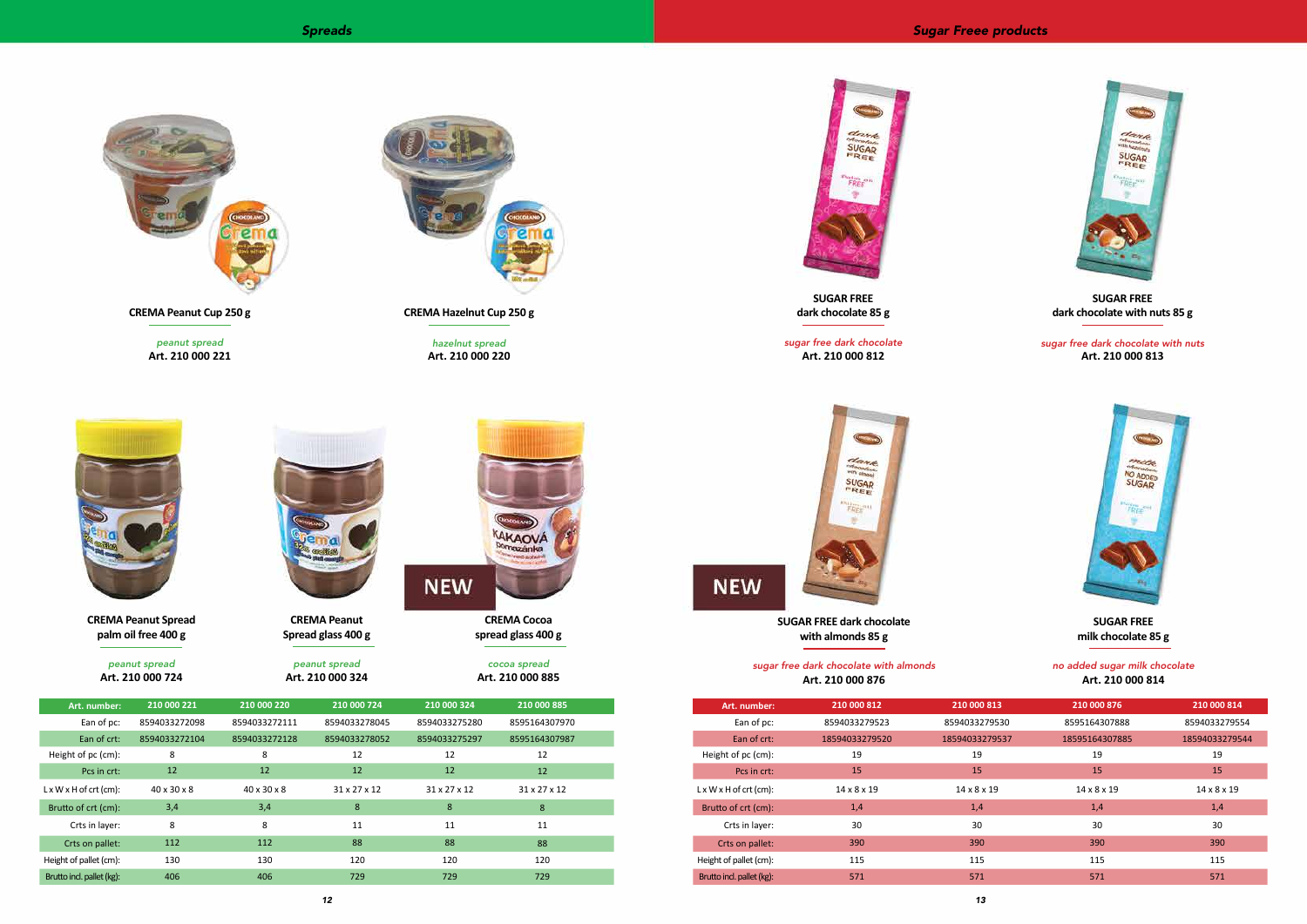# *Packagings*

# Our Certification



120 cm



# 1/4 Euro pallet



120 cm



# 1/8 Euro pallet



120 cm

![](_page_7_Picture_12.jpeg)

![](_page_7_Picture_16.jpeg)

![](_page_7_Picture_13.jpeg)